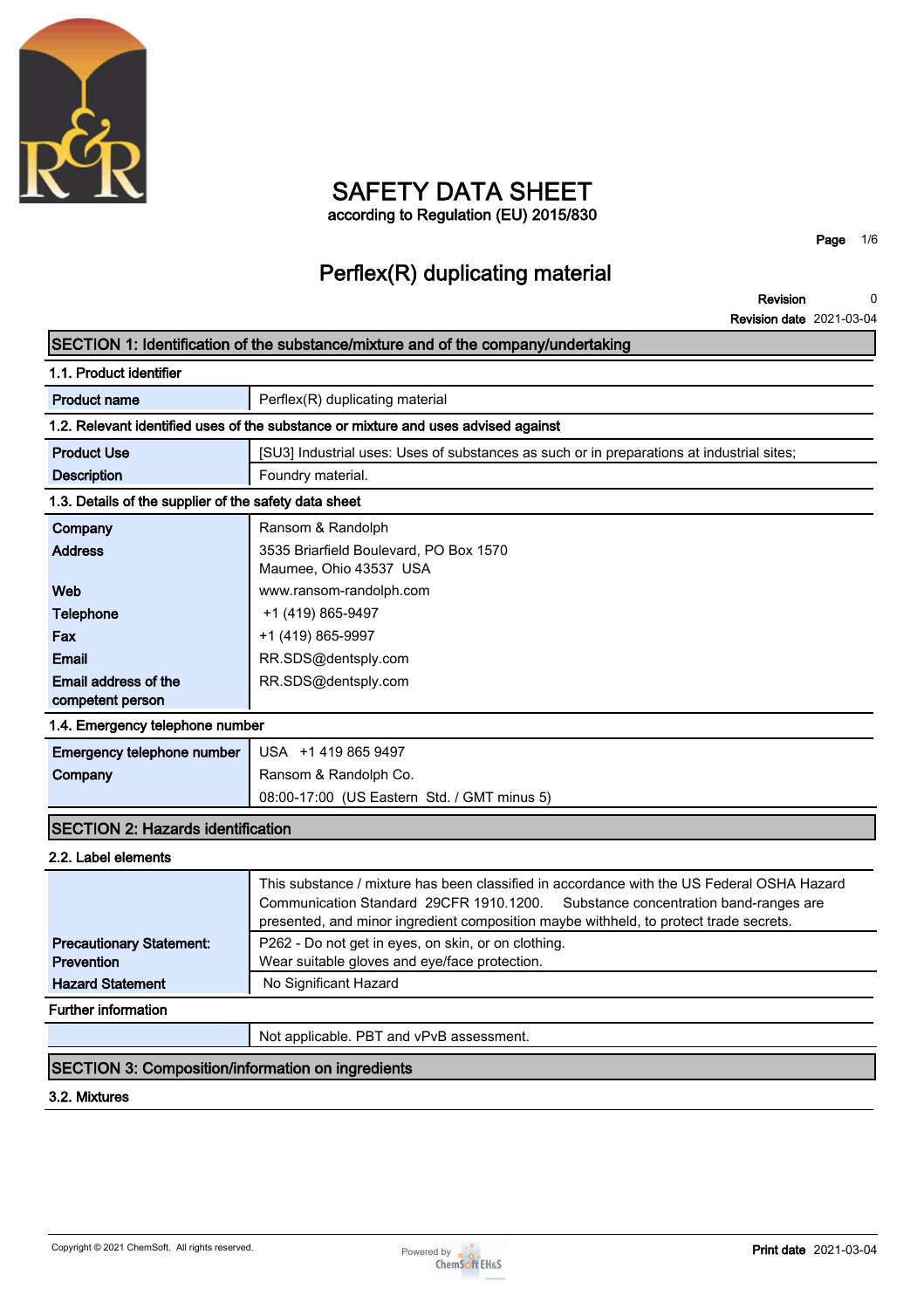**Revision Revision date 2021-03-04 0**

### **3.2. Mixtures**

| EC 1272/2008 |  |
|--------------|--|
|--------------|--|

| <b>Chemical Name</b>      | Index No. | CAS No.       | EC No.    | <b>REACH Registration</b><br><b>Number</b> | Conc.<br>$(\%w/w)$ | Classification |
|---------------------------|-----------|---------------|-----------|--------------------------------------------|--------------------|----------------|
| glycerin (Glycerol, mist) |           | $56 - 81 - 5$ | 200-289-5 |                                            | $40 - 50%$         |                |
| Ammonium Acetate          |           | 631-61-8      | 211-162-9 |                                            | $1 - 10%$          |                |

#### **SECTION 4: First aid measures**

#### **4.1. Description of first aid measures**

| Inhalation                                                 | Move the exposed person to fresh air.                                                         |
|------------------------------------------------------------|-----------------------------------------------------------------------------------------------|
| Eye contact                                                | Rinse immediately with plenty of water for 15 minutes holding the eyelids open.               |
| <b>Skin contact</b>                                        | Wash with soap and water.                                                                     |
| Ingestion                                                  | Drink 1 to 2 glasses of water. DO NOT INDUCE VOMITING.                                        |
|                                                            | 4.2. Most important symptoms and effects, both acute and delayed                              |
| Inhalation                                                 | May cause irritation to respiratory system.                                                   |
| Eye contact                                                | May cause irritation to eyes.                                                                 |
| <b>Skin contact</b>                                        | May cause irritation to skin.                                                                 |
| Ingestion                                                  | May cause irritation to mucous membranes.                                                     |
|                                                            | 4.3. Indication of any immediate medical attention and special treatment needed               |
| Inhalation                                                 | Seek medical attention if irritation or symptoms persist.                                     |
| Eye contact                                                | Seek medical attention if irritation or symptoms persist.                                     |
| <b>Skin contact</b>                                        | Seek medical attention if irritation or symptoms persist.                                     |
| Ingestion                                                  | Seek medical attention if irritation or symptoms persist.                                     |
| <b>SECTION 5: Firefighting measures</b>                    |                                                                                               |
| 5.1. Extinguishing media                                   |                                                                                               |
|                                                            | Use extinguishing media appropriate to the surrounding fire conditions.                       |
| 5.2. Special hazards arising from the substance or mixture |                                                                                               |
|                                                            | This product hardens in contact with water. Not combustible but thermal decomposition will    |
|                                                            | generate CO, CO2, oxides of nitrogen, aldehydes, ammonia and acrolein.                        |
| 5.3. Advice for firefighters                               |                                                                                               |
|                                                            | Self-contained breathing apparatus. Wear suitable protective clothing.                        |
| <b>SECTION 6: Accidental release measures</b>              |                                                                                               |
|                                                            | 6.1. Personal precautions, protective equipment and emergency procedures                      |
|                                                            | Wear suitable protective equipment.                                                           |
| 6.2. Environmental precautions                             |                                                                                               |
|                                                            | Do not allow product to enter drains.                                                         |
| 6.3. Methods and material for containment and cleaning up  |                                                                                               |
|                                                            | Absorb with inert, absorbent material. Transfer to suitable, labelled container.              |
| 6.4. Reference to other sections                           |                                                                                               |
|                                                            | See section [2, 8 & 13] for further information.                                              |
| <b>SECTION 7: Handling and storage</b>                     |                                                                                               |
| 7.1. Precautions for safe handling                         |                                                                                               |
|                                                            | Avoid contact with eyes and skin. Ensure adequate ventilation of the working area. Wash hands |

**after handling the product.**

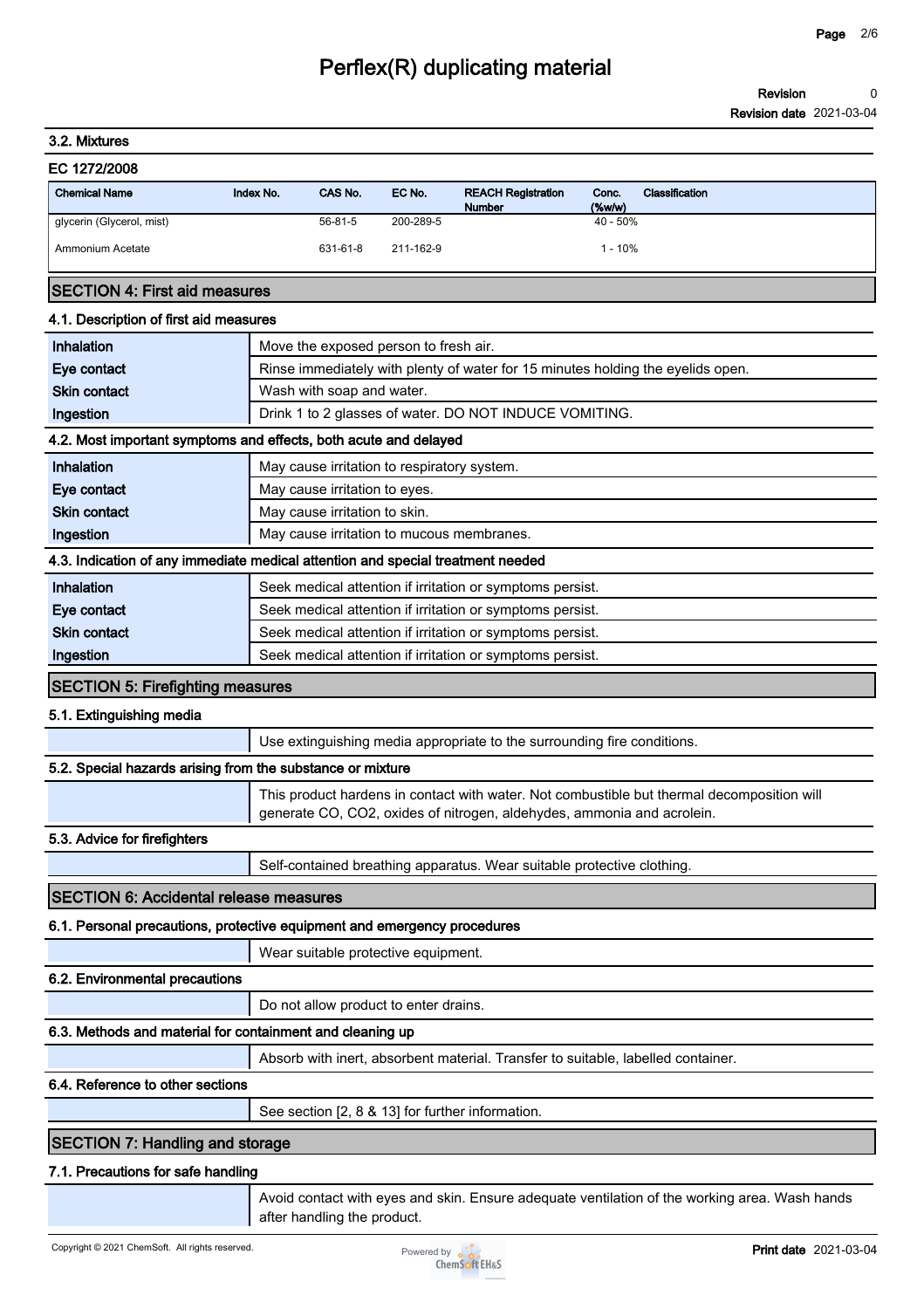# **7.2. Conditions for safe storage, including any incompatibilities**

**Do NOT allow to freeze. Keep in a cool, dry, well ventilated area. Keep containers tightly closed.**

### **7.3. Specific end use(s)**

**Foundry material.**

### **SECTION 8: Exposure controls/personal protection**

#### **8.1. Control parameters**

#### **8.1.1. Exposure Limit Values**

| glycerin (Glycerol, mist)       | WEL 8-hr limit ppm: -                            | WEL 8-hr limit mg/m3: 10                           |
|---------------------------------|--------------------------------------------------|----------------------------------------------------|
|                                 | WEL 15 min limit ppm: -                          | WEL 15 min limit mg/m3: -                          |
|                                 | WEL 8-hr limit mg/m3 total -<br>inhalable dust:  | WEL 15 min limit mg/m3 total -<br>inhalable dust:  |
|                                 | WEL 8-hr limit mg/m3 total -<br>respirable dust: | WEL 15 min limit mg/m3 total -<br>respirable dust: |
| Perflex(R) duplicating material | WEL 8-hr limit ppm: 0                            | WEL 8-hr limit mg/m3: 0                            |
|                                 | WEL 15 min limit ppm: 0                          | WEL 15 min limit mg/m3: $0$                        |
|                                 | WEL 8-hr limit mg/m3 total -<br>inhalable dust:  | WEL 15 min limit mg/m3 total -<br>inhalable dust:  |
|                                 | WEL 8-hr limit mg/m3 total -<br>respirable dust: | WEL 15 min limit mg/m3 total -<br>respirable dust: |

#### **8.2. Exposure controls**

| 8.2.1. Appropriate engineering<br>controls         | Ensure adequate ventilation of the working area.                          |
|----------------------------------------------------|---------------------------------------------------------------------------|
| Eye / face protection                              | In case of splashing, wear:. Approved safety goggles.                     |
| Skin protection -<br>Handprotection                | Wear suitable gloves.                                                     |
| <b>Respiratory protection</b>                      | In case of insufficient ventilation, wear suitable respiratory equipment. |
| <b>SECTION 9: Physical and chemical properties</b> |                                                                           |

#### **9.1. Information on basic physical and chemical properties**

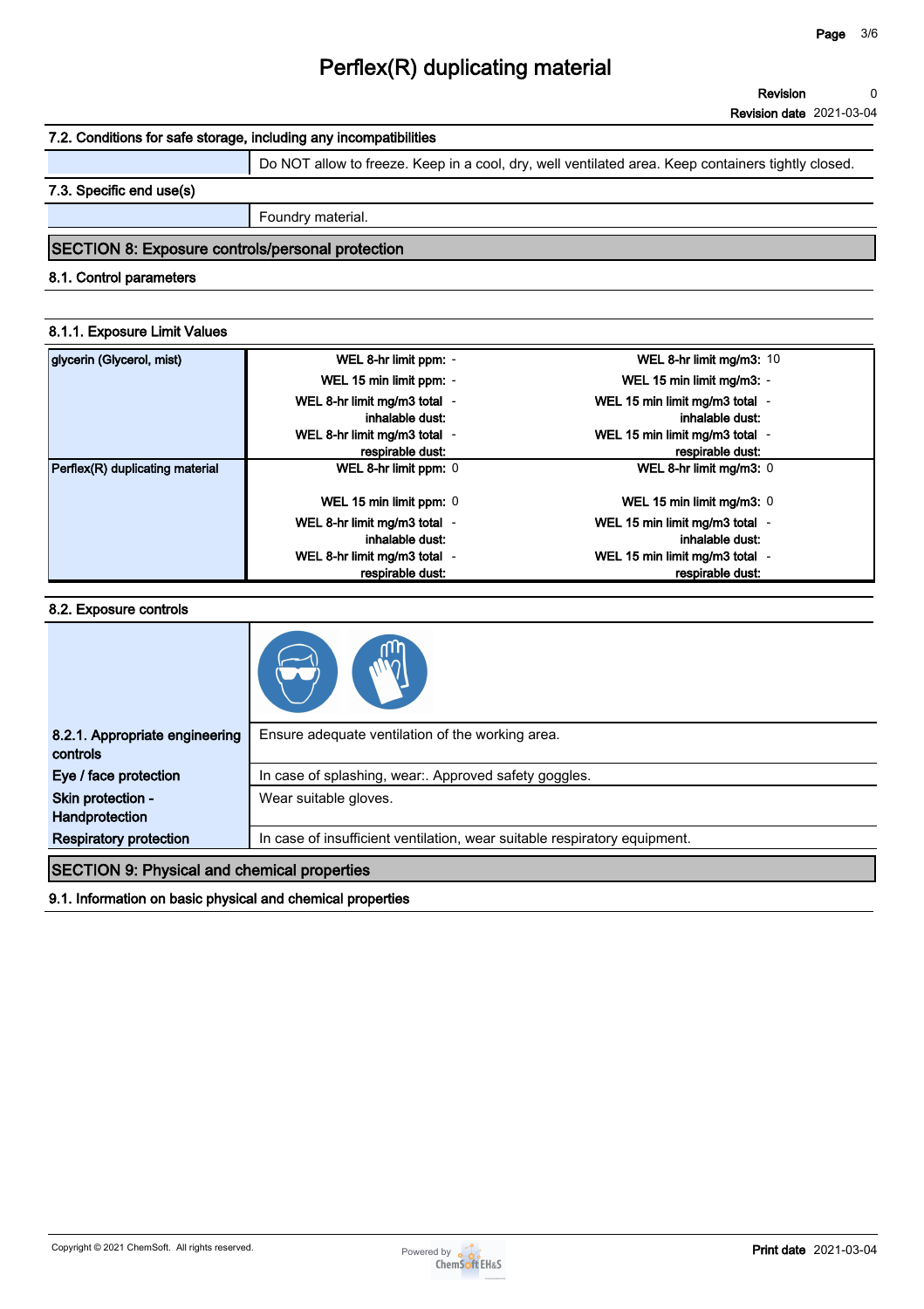### **9.1. Information on basic physical and chemical properties**

| Appearance                                       | Gel                                       |
|--------------------------------------------------|-------------------------------------------|
|                                                  | <b>Colour</b> Translucent/Brown           |
|                                                  | Vapour pressure   No data available       |
|                                                  | Vapour density   No data available        |
|                                                  | Relative density 1.1 (H2O = 1 $@$ 20 °C)  |
|                                                  | Fat Solubility Not applicable.            |
| <b>Partition coefficient</b> No data available   |                                           |
| Autoignition temperature $\parallel$ = 370 °C    |                                           |
|                                                  | Viscosity   No data available             |
| <b>Explosive properties</b> Not applicable.      |                                           |
| <b>Oxidising properties</b> Not applicable.      |                                           |
|                                                  | <b>pH</b> No data available               |
| Melting point $= 96 °C$                          |                                           |
|                                                  | Freezing Point   No data available        |
|                                                  | Initial boiling point   No data available |
|                                                  | <b>Flash point</b> Not applicable.        |
|                                                  | <b>Evaporation rate</b> No data available |
| <b>Flammability (solid, gas)</b> Not applicable. |                                           |
| Solubility                                       | Not applicable.                           |

## **9.2. Other information**

|                                       | Conductivity No data available    |
|---------------------------------------|-----------------------------------|
|                                       | Surface tension No data available |
|                                       | Gas group Not applicable.         |
| Benzene Content Not applicable.       |                                   |
|                                       | Lead content Not applicable.      |
| VOC (Volatile organic Not applicable. |                                   |
| compounds)                            |                                   |
| .                                     |                                   |

## **SECTION 10: Stability and reactivity**

#### **10.1. Reactivity**

|                                              | Not applicable.                                                                                                                                                      |
|----------------------------------------------|----------------------------------------------------------------------------------------------------------------------------------------------------------------------|
| 10.2. Chemical stability                     |                                                                                                                                                                      |
|                                              | Stable under normal conditions.                                                                                                                                      |
| 10.3. Possibility of hazardous reactions     |                                                                                                                                                                      |
|                                              | This product hardens in contact with water. Not combustible but thermal decomposition will<br>generate CO, CO2, oxides of nitrogen, aldehydes, ammonia and acrolein. |
| 10.4. Conditions to avoid                    |                                                                                                                                                                      |
|                                              | Direct sunlight. Do NOT allow to freeze.                                                                                                                             |
| 10.5. Incompatible materials                 |                                                                                                                                                                      |
|                                              | Acids. Oxidising agents.                                                                                                                                             |
| 10.6. Hazardous decomposition products       |                                                                                                                                                                      |
|                                              | None.                                                                                                                                                                |
| <b>SECTION 11: Toxicological information</b> |                                                                                                                                                                      |
| 11.1. Information on toxicological effects   |                                                                                                                                                                      |
| <b>Acute toxicity</b>                        | Based on available data, the classification criteria are not met.                                                                                                    |
| Skin corrosion/irritation                    | May cause irritation to skin.                                                                                                                                        |

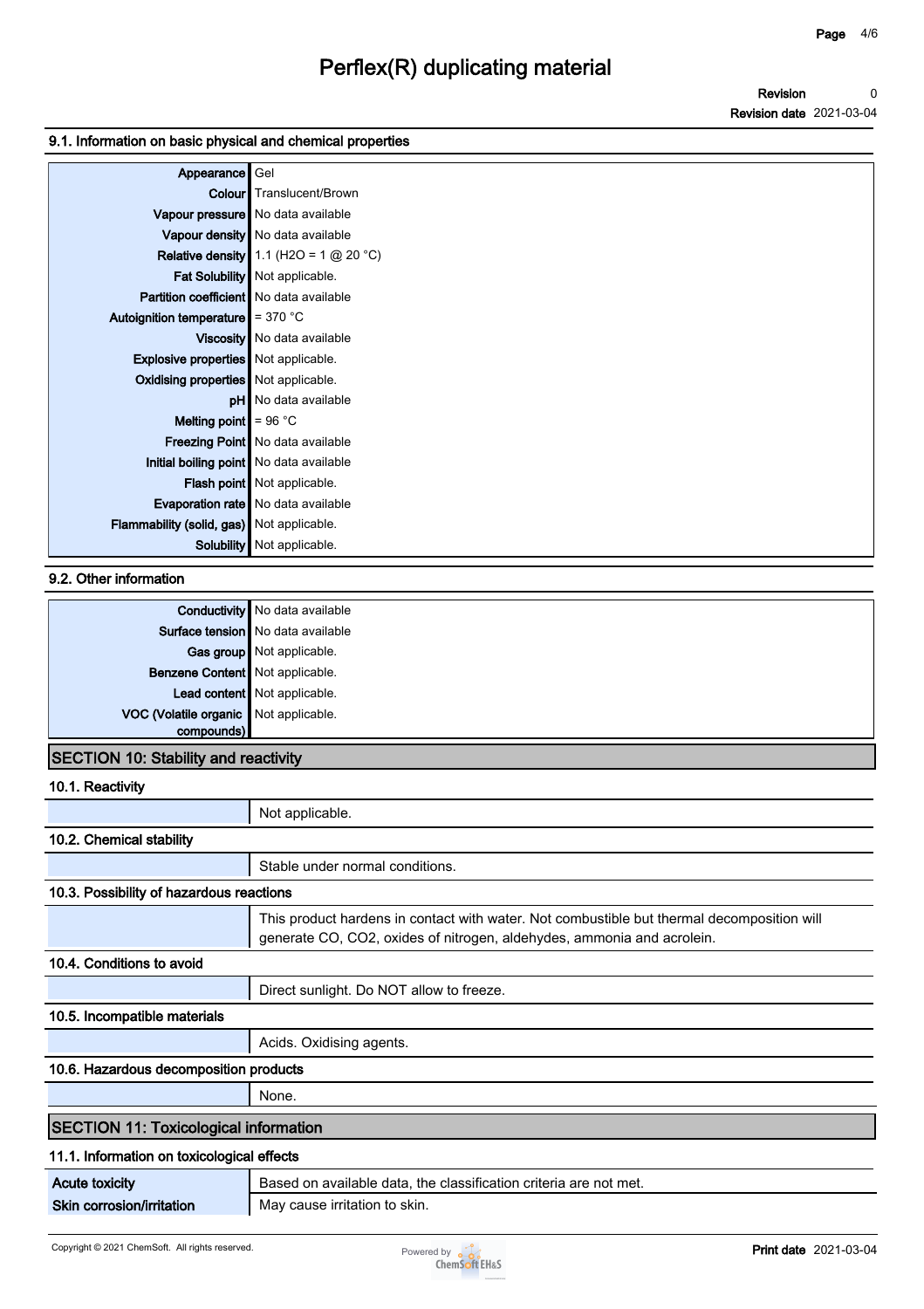**Revision Revision date 2021-03-04 0**

| 11.1. Information on toxicological effects |                                                                                        |                                |  |  |
|--------------------------------------------|----------------------------------------------------------------------------------------|--------------------------------|--|--|
| Serious eye damage/irritation              | May cause irritation to eyes.                                                          |                                |  |  |
| Respiratory or skin<br>sensitisation       | Based on available data, the classification criteria are not met.                      |                                |  |  |
| <b>Germ cell mutagenicity</b>              | Based on available data, the classification criteria are not met.                      |                                |  |  |
| Carcinogenicity                            | Based on available data, the classification criteria are not met.                      |                                |  |  |
| <b>Reproductive toxicity</b>               | Based on available data, the classification criteria are not met.                      |                                |  |  |
| STOT-single exposure                       | Based on available data, the classification criteria are not met.                      |                                |  |  |
| STOT-repeated exposure                     | Based on available data, the classification criteria are not met.                      |                                |  |  |
| <b>Aspiration hazard</b>                   | Based on available data, the classification criteria are not met.                      |                                |  |  |
| Repeated or prolonged<br>exposure          | May cause irritation to skin.                                                          |                                |  |  |
| 11.1.4. Toxicological Information          |                                                                                        |                                |  |  |
| glycerin                                   | Inhalation Rat LC50/>570 h: 1                                                          | Oral Rat LD50: 12600 mg/kg     |  |  |
| <b>SECTION 12: Ecological information</b>  |                                                                                        |                                |  |  |
| 12.1. Toxicity                             |                                                                                        |                                |  |  |
| glycerin                                   | Daphnia EC50/48h: 10000 mg/l                                                           | Fish LC50/96h: 10000.0000 mg/l |  |  |
| 12.2. Persistence and degradability        |                                                                                        |                                |  |  |
|                                            | No data is available on this product.                                                  |                                |  |  |
| 12.3. Bioaccumulative potential            |                                                                                        |                                |  |  |
|                                            |                                                                                        |                                |  |  |
|                                            | Does not bioaccumulate.                                                                |                                |  |  |
| <b>Partition coefficient</b>               |                                                                                        |                                |  |  |
|                                            | Perflex(R) duplicating material No data available                                      |                                |  |  |
| 12.4. Mobility in soil                     |                                                                                        |                                |  |  |
|                                            | very high mobility in soils.                                                           |                                |  |  |
| 12.5. Results of PBT and vPvB assessment   |                                                                                        |                                |  |  |
|                                            |                                                                                        |                                |  |  |
|                                            | Not applicable.                                                                        |                                |  |  |
| 12.6. Other adverse effects                |                                                                                        |                                |  |  |
|                                            | Not applicable.                                                                        |                                |  |  |
| <b>SECTION 13: Disposal considerations</b> |                                                                                        |                                |  |  |
| 13.1. Waste treatment methods              |                                                                                        |                                |  |  |
|                                            | Dispose of in compliance with all. local and national regulations.                     |                                |  |  |
| <b>Disposal methods</b>                    |                                                                                        |                                |  |  |
|                                            | Contact a licensed waste disposal company.                                             |                                |  |  |
| <b>Disposal of packaging</b>               |                                                                                        |                                |  |  |
|                                            | Do NOT reuse empty containers. Empty containers can be sent for disposal or recycling. |                                |  |  |
| <b>SECTION 14: Transport information</b>   |                                                                                        |                                |  |  |
| 14.1. UN number                            |                                                                                        |                                |  |  |
|                                            | The product is not classified as dangerous for carriage.                               |                                |  |  |
| 14.2. UN proper shipping name              |                                                                                        |                                |  |  |
|                                            |                                                                                        |                                |  |  |